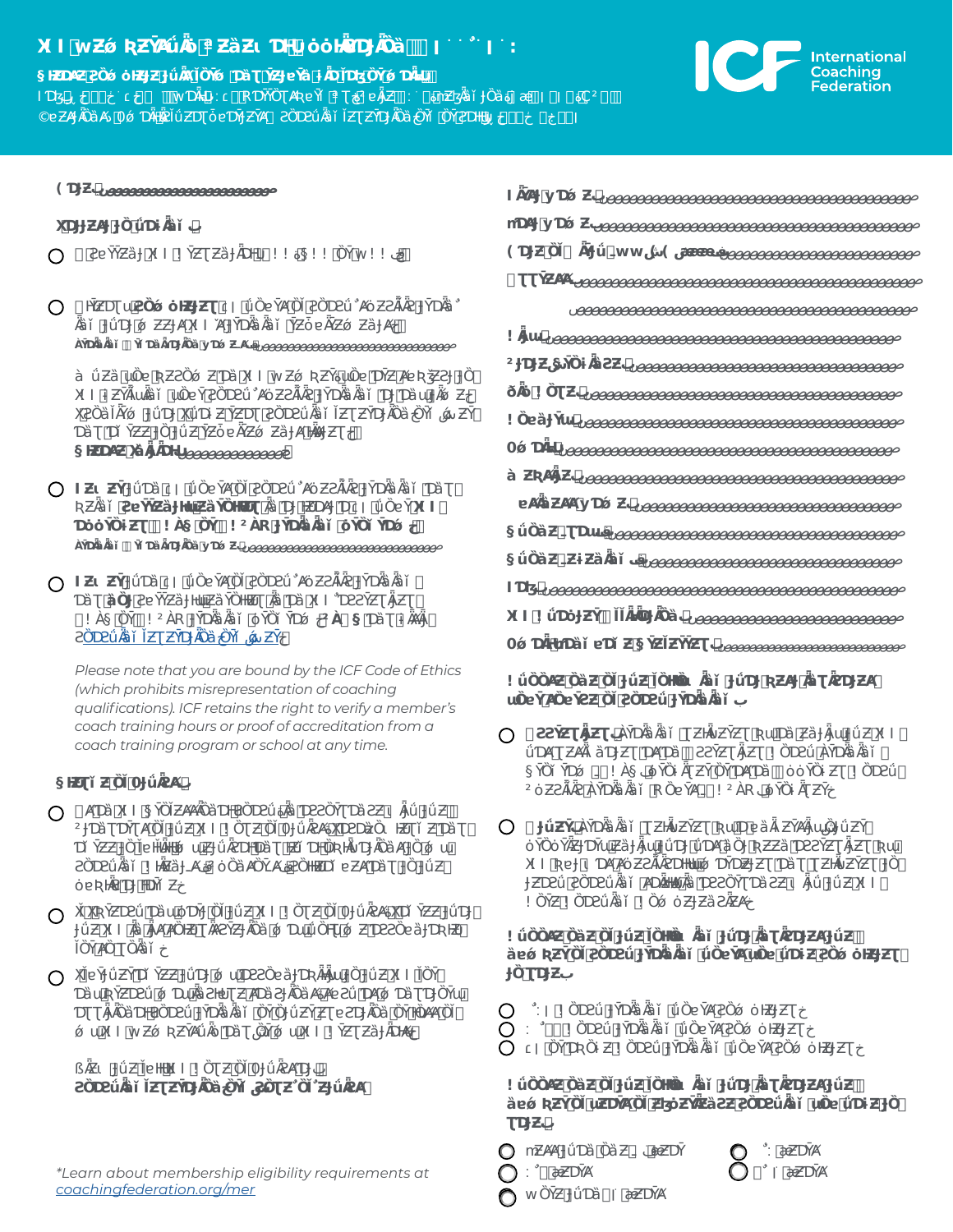



### **Annual ICF Membership: \$245 USD**

*Membership expiration: March 31, 2023*

### **Make a Donation to the ICF Foundation**

The ICF Foundation is a 501(c)3 nonprofit organization that connects and equips professional coaches and organizations to accelerate and amplify social impact through coaching. To support its various projects, such as the UNICEF Education project and the Special Olympics, consider making a donation in one of the amounts listed below. The ICF Foundation relies on the generosity of partners like you from around the world!

- \$500 USD
- \$100 USD
- \$50 USD
- **O** \$25 USD
- **O** \$5 USD
- O Other:
- O No, thanks.

## **Payment Options (check one):**

| O Mastercard<br>$\bigcirc$ Visa<br>O American Express<br>O Discover<br>O Check |  |  |  |
|--------------------------------------------------------------------------------|--|--|--|
|                                                                                |  |  |  |
|                                                                                |  |  |  |
|                                                                                |  |  |  |
|                                                                                |  |  |  |

Thank you for your continued interest in membership with the International Coaching Federation.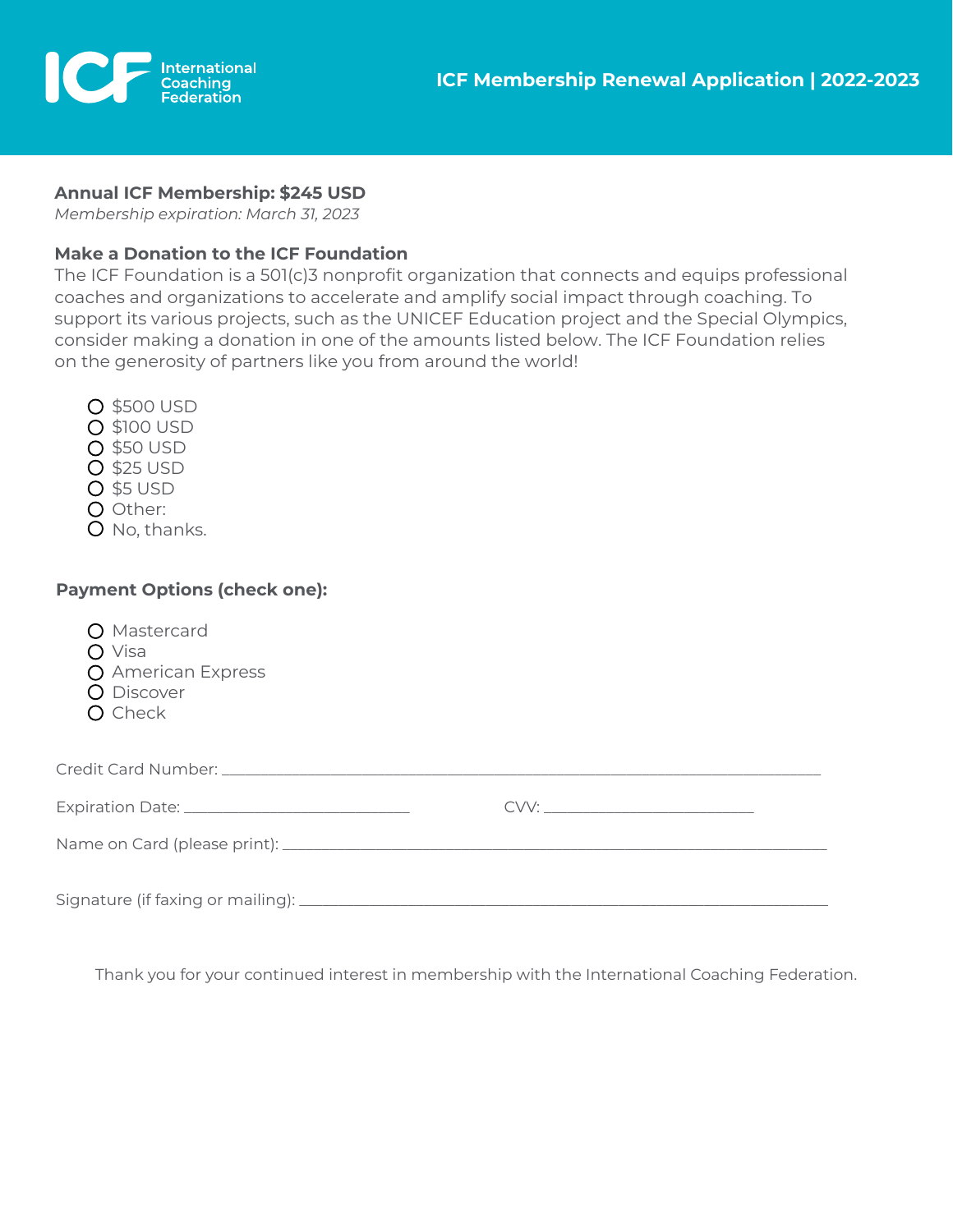

# **ICF Membership Opt-in Policy**

It is ICF's policy to be the standard-bearer in the coaching world, which translates to us serving our Members, Credential-holders, accredited training programs and the coaching profession as a whole to the best of our ability. We hold all our Members, affiliates and prospects in high regard. We will never do anything to cheat you or deceive you, we will not spam you or spy on you, and we will never sell your information to any third party.

If you choose to participate in the ICF community or in an ICF event or program, your personal information may be stored in our system so we can contact you to share relevant information. If you ever wish to cease receiving communications from ICF and/or have your personal information deleted from our system, please contact optout@coachingfederation.org or +1.859.219.3580.

Pursuant to the Canadian Anti-Spam Law (CASL) and the European Union General Data Protection Regulation (GDPR) ICF is seeking your express consent to have your electronic personal information stored in our system and to receive regular information regarding your ICF Membership, and communications regarding ICF programs and services. If you decide that you don't want to receive content from the ICF any longer, please note that we may still be required to send you emails regarding factual, transactional and/or servicing information in connection with products or services that we are providing to you that is inherent to your ICF Membership. Please also note, by virtue of an ICF Membership, one's full name, current country, membership status, and credential level (if-applicable) will be displayed to the public for verification purposes.

- $\bigcap$  Yes, I opt-in and hereby give my express consent to have my electronic information stored by ICF and to receive emails from ICF Headquarters, plus ICF Chapter(s) I may join, regarding my ICF affiliation or membership and communications regarding ICF programs and services. I hereby acknowledge ICF's disclosure and my understanding that I have the right at any time to opt-out or unsubscribe from the receipt of any future emails from ICF Headquarters.
- $\Omega$  No, I do not consent to receive emails from ICF Headquarters, nor ICF Chapter(s) I may affiliate with, or any information regarding ICF programs and services but do acknowledge by virtue of my ICF affiliation or membership that ICF will have to store my personal data on their systems and communicate factual, transactional and/or servicing information in connection with products or services that ICF is providing to me and that is inherent to my ICF affiliation or membership.

If you agree to receive emails from ICF Headquarters and/or from the ICF Chapter(s) you join on membership, benefits of membership, and/or credentialing information, you may choose to unsubscribe from the emails at any time by clicking unsubscribe feature at the bottom of any email. The opt-out or unsubscribe feature is in compliance with the highest data protection standards in the world, Canadian Anti-Spam Law and the EU GDPR.

# **More Information**

### **Personal Information**

Personal information can include the following, but is not limited to: name, contact information, address, CV's/résumés, photographs, audio recordings, video recordings, recorded video and/or audio teleconferences and webinars.

### **E-mail Policy**

We are committed to keeping your e-mail address confidential. We do not sell, rent or lease our subscription lists to third parties, and we will not provide your personal information to any third-party individual, government agency or company at any time unless compelled to do so by law. We will use your email address solely to provide timely information about ICF and its programs and services. ICF will maintain the information you send via email in accordance with applicable international law.

### **Communications Regarding ICF Programs and Services**

ICF has a strict anti-spam policy. However, we do want ICF Members, Credential-holders and affiliates to be aware of programs, services and opportunities available to you as a member of the ICF community. Communications from ICF may include, but are not be limited to the following:

- · Messages regarding ICF awards programs
- · Chapter Leader Update emails
- · Emails from and regarding Communities of Practice